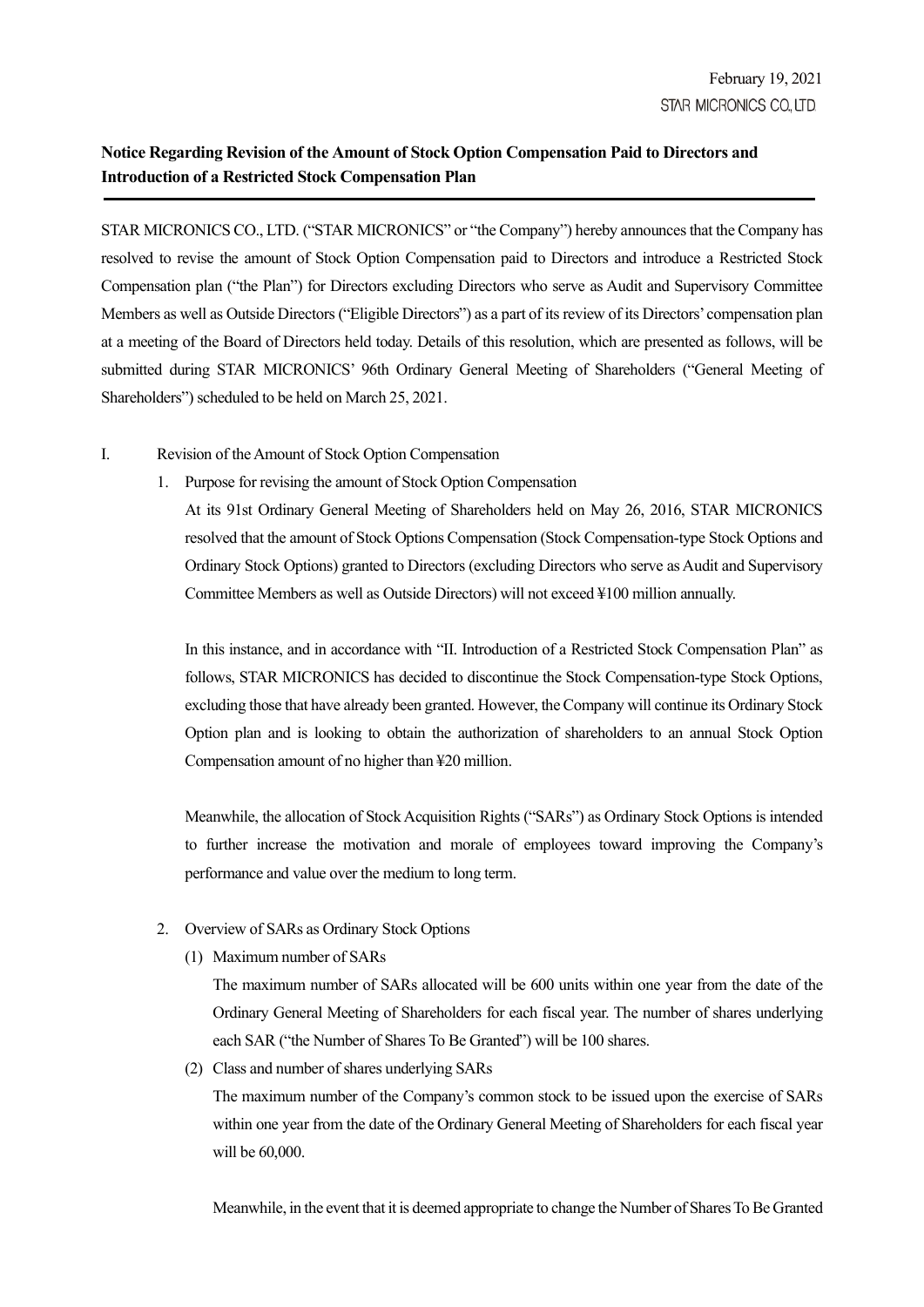due to the Company conducting a stock split (including a gratis allotment of the Company's common stock) or stock consolidation, etc. after the day on which the SARs are allotted ("the Allotment Date"), STAR MICRONICS may adjust the Number of Shares To Be Granted within a scope deemed rational under the circumstances.

(3) Total number to be invested upon exercise of SARs

The total amount to be invested upon exercise of SARs will be the paid amount per share deliverable upon the exercise of SARs ("the Exercise Price") multiplied by the Number of Shares To Be Granted.

The Exercise Price will be an amount 1.05 times the average of the prices of the Company's common stock on the Tokyo Stock Exchange as at the closing of regular trading for each day in the month prior to the month in which SARs were issued (except on dates where there was no trading) and the amount will be rounded up to the closest ¥1 unit. However, where that amount is less than the closing price of the Company's common stock at the end of regular trading on the Tokyo Stock Exchange on the Allotment Date (where there was no trading on that day, the closing price on the last day of trading prior to that date), the amount will be the closing price on that date.

Meanwhile, in the event of a stock split or stock consolidation by the Company after the Allotment Date, or the need arise to adjust the Exercise Price, STAR MICRONICS may adjust the Exercise Price within a scope deemed rational under the circumstances.

- (4) Amount to be paid-in upon exercise of SARs No payment will be required in exchange for the SARs.
- (5) Exercise period for the SARs

The exercise period for the SARs will be fixed by the Company's Board of Directors within a range of two years after the Board of Directors' resolution date to determine matters relating to the subscription of SARs and ten years after the date of such resolution.

- (6) Conditions for exercising the SARs
	- i. The persons who have received an allocation of SARs ("SAR Holders") will, at the time of the exercise of those rights, be Directors of the Company. However, this paragraph will not apply to SAR Holders who have lost their position or ceased to hold office through the expiration of their term of office or as a result of actions taken at the Company's discretion.
	- ii. Upon the death of an SAR Holders, this right may not pass by way of succession.
	- iii. SARs are non-negotiable instruments and may not be pledged or transferred in any form whatsoever.
	- iv. Other conditions pertaining to the exercise of SARs will be set forth in the SAR allocation contract to be concluded between the Company and the SAR Holders in accordance with the Company's Board of Directors.
- (7) Limits on the acquisition of SARs via assignment

Approval of the Board of Directors of the Company will be required for the acquisition of SARs via assignment.

- (8) Conditions for acquiring the SARs
	- i. In the event the conditions for exercising the SARs stipulated in (6) above no longer apply to an SAR Holders, the Company is entitled to acquire the said SARs for the said SAR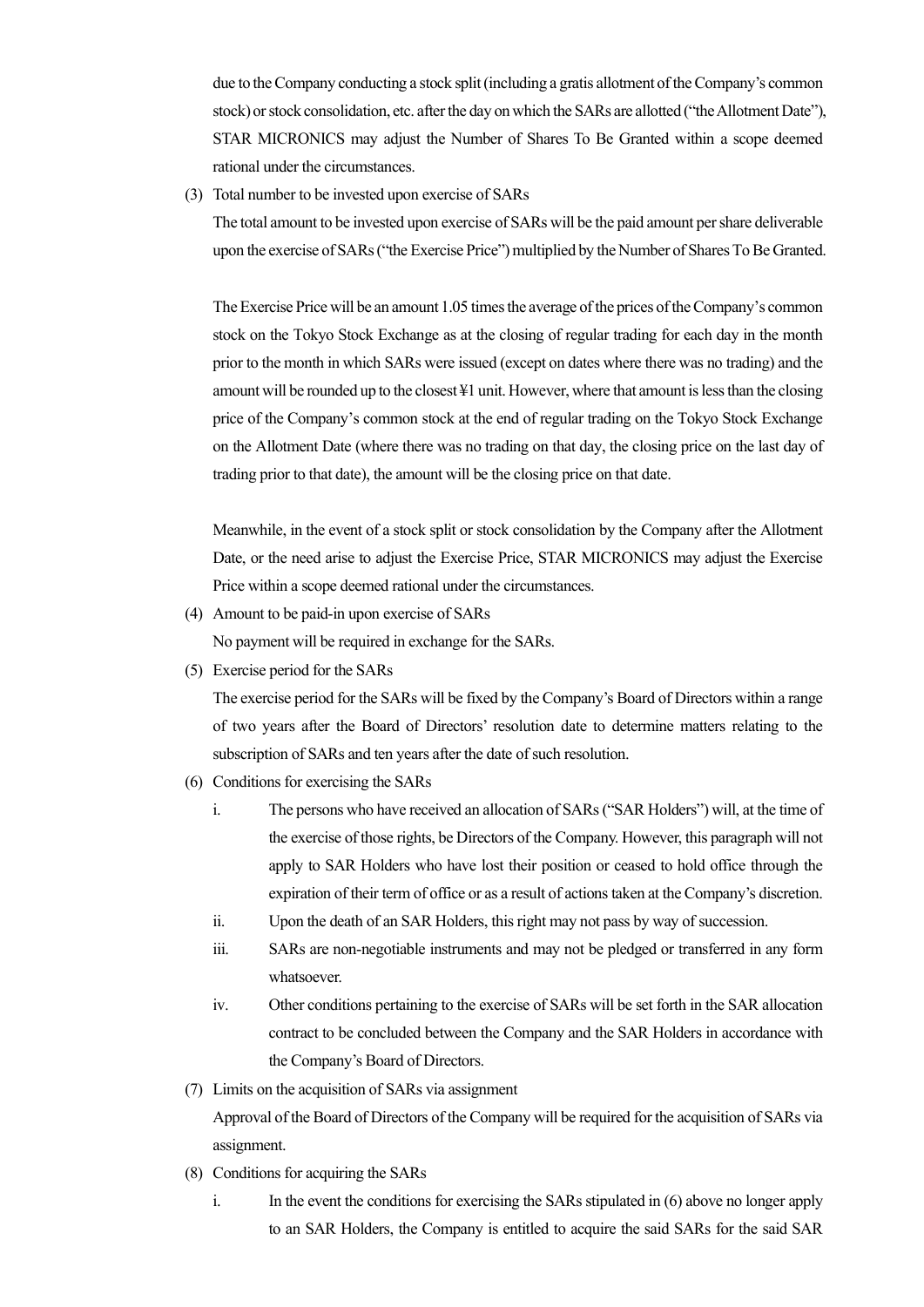Holder at no consideration.

- ii. In the event that the Company's General Meeting of Shareholders approves (or resolves by its Board of Directors where the resolution of the General Meeting of Shareholders is not necessary) a resolution for a merger agreement in which the Company ceases to exist, resolution for a merger agreement or plan in which the Company is spun-off, or a resolution for a stock swap agreement or stock transfer plan in which the Company becomes a whollyowned subsidiary, the Company is entitled to acquire all existing SARs at no consideration on a date to be determined by its Board of Directors.
- (9) Other matters

The details of the matters in (1) through (8) above and other matters will be determined by the Company's Board of Directors.

## II. Introduction of a Restricted Stock Compensation Plan

1. Purpose for introducing the Plan, etc.

Through the introduction of the Plan, STAR MICRONICS is looking to provide an incentive to the Company's Eligible Directors and Executive Officers who do not serve as Directors ("Eligible Directors, etc.") to improve the Company's corporate value on a sustainable basis while at the same time further promoting shared value with its shareholders.

Since monetary receivables will be paid as compensation for granting Restricted Stock to Eligible Directors as a part of the Plan's implementation, introduction is subject to approval for the payment of such compensation at the Company's Ordinary General Meeting of Shareholders.

Meanwhile, in accordance with "I. Revision of the Amount of Stock Option Compensation," STAR MICRONICS will look to propose and obtain the approval of its shareholders to the introduction of the Plan in place of the Stock Compensation-type Stock Options included in the current Stock Option Compensation and to the establishment of an annual amount of compensation of not more than ¥80 million separately from the aforementioned compensation applicable to the Plan to be paid to Eligible Directors at the Company's Ordinary General Meeting of Shareholders.

- 2. Overview of the Plan
	- (1) Allotment of Restricted Stock and contributions

The Eligible Directors, etc. will pay all of the monetary receivables granted by STAR MICRONICS under the Plan as payment of kind, and be subject to the issuance or disposition of the Company's common stock. The per share amount to be paid will be determined by the Board of Directors. To the extent that such amount will not be an amount that is particularly favorable to the Eligible Directors, etc. who subscribe to STAR MICRONICS' common stock, the per share amount to be paid will be based on the closing price of such common stock on the Tokyo Stock Exchange on the business day preceding the date of each resolution by the Board of Directors (if no transaction occurs on such date, the closing price will be based on the date of the most recent transaction preceding the date of each resolution by the Board of Directors). Meanwhile, the specific timing of provision and distribution to each Eligible Director, etc. will be determined by the Board of Directors.